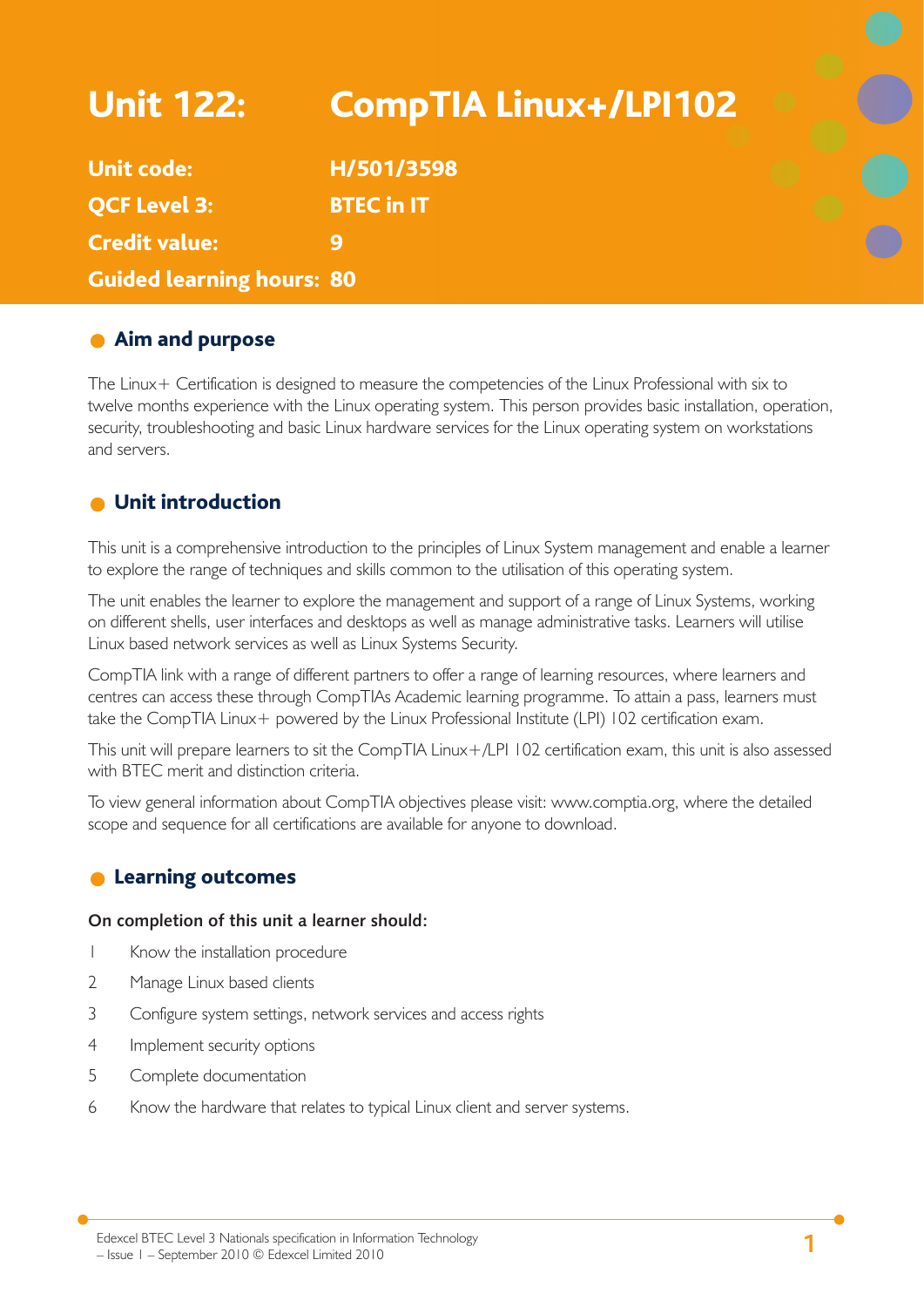# Unit content in relation to the Merit and Distinction Criteria

*System Tasks*: eg CRON, script file, backup, file copy,

*Linux Essential System Services*: eg managing system time, system logging, printers and printing

*Linux Networking*: eg TCP/IP, IPv4 addressing, subnet, default gateway, IPv6, network troubleshooting, client side DNS, ifconfig, routes,

*Linux Security*: eg encryption, file permissions, user permissions, sudo, superuser, firewall, antivirus, chmod, process permissions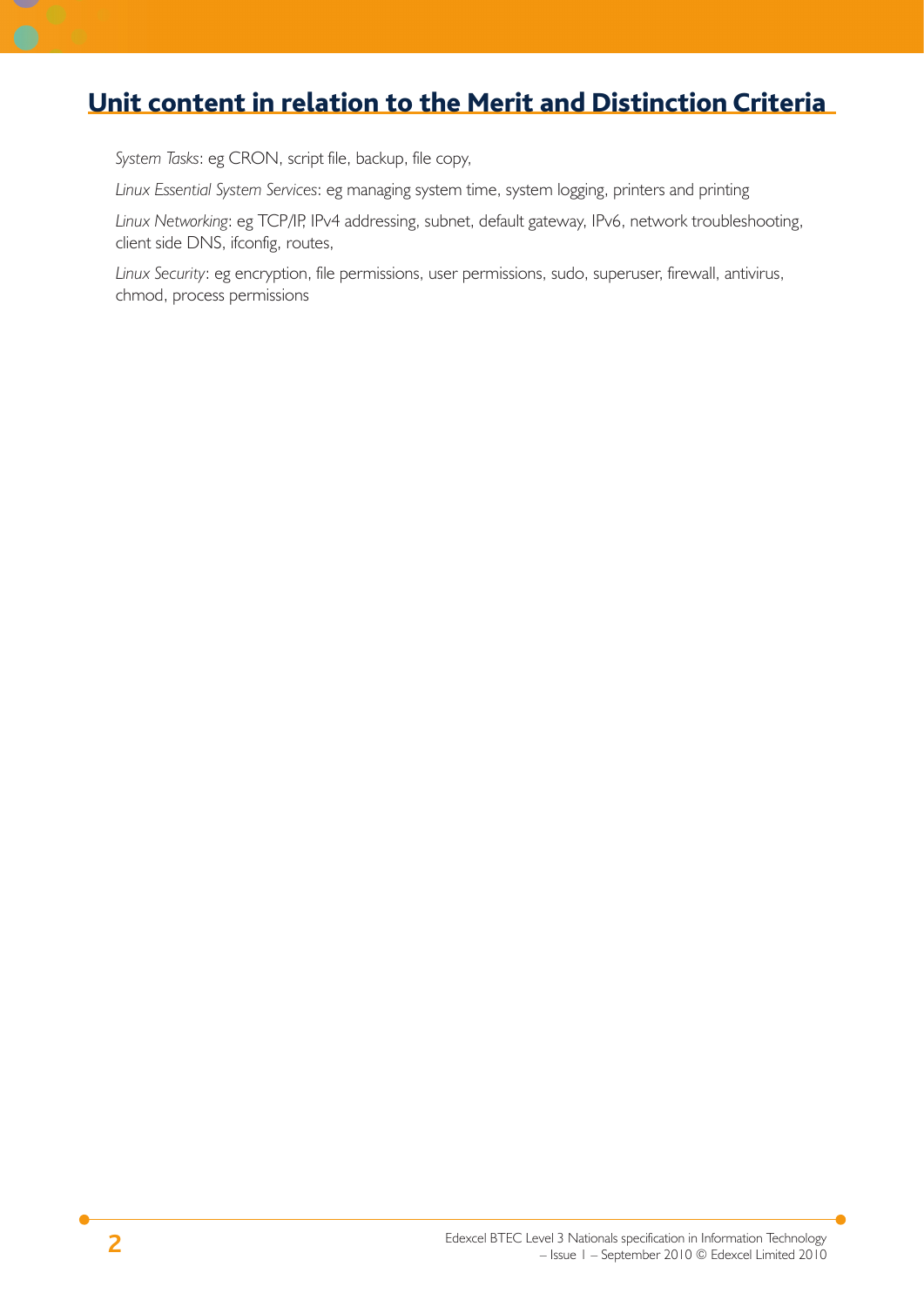# Assessment and grading criteria

In order to pass this unit, the evidence that the learner presents for assessment needs to demonstrate that they can meet all the learning outcomes for the unit. The assessment criteria for a pass grade describe the level of achievement required to pass this unit.

| <b>Assessment and grading criteria</b>                                                                                                                                                       |                                                                                                                          |                                                                                       |                                                                                                                                             |                                                                                 |
|----------------------------------------------------------------------------------------------------------------------------------------------------------------------------------------------|--------------------------------------------------------------------------------------------------------------------------|---------------------------------------------------------------------------------------|---------------------------------------------------------------------------------------------------------------------------------------------|---------------------------------------------------------------------------------|
| To achieve a pass grade the<br>evidence must show that the<br>learner is able to:                                                                                                            | To achieve a merit grade the<br>evidence must show that, in<br>addition to the pass criteria,<br>the learner is able to: |                                                                                       | To achieve a distinction grade<br>the evidence must show that,<br>in addition to the pass and<br>merit criteria, the learner is<br>able to: |                                                                                 |
| Pass CompTIA Linux+/LPI 102<br><b>Certification Exam</b><br>The centre will evidence this with<br>a copy of the learners results,<br>the learner MUST PASS at the<br>minimum set by CompTIA. | M <sub>1</sub>                                                                                                           | plan the automation of<br>system tasks<br>[IE, CT]                                    | D <sub>1</sub>                                                                                                                              | evaluate the automation of<br>System Tasks<br>[IE, CT, SM]                      |
|                                                                                                                                                                                              | M <sub>2</sub>                                                                                                           | implement the automation of<br>system tasks<br>[IE, SM]                               | D <sub>2</sub>                                                                                                                              | critically review the<br>effectiveness of the Linux<br>Security implementation. |
|                                                                                                                                                                                              | M3                                                                                                                       | implement and Manage Linux<br><b>Essential System Services</b><br><b>TW, EP, SMT</b>  |                                                                                                                                             | [SM, IF]                                                                        |
|                                                                                                                                                                                              | M4                                                                                                                       | implement and Manage<br>Linux Networking and Linux<br>Security.<br><b>TW, EP, SMT</b> |                                                                                                                                             |                                                                                 |

**PLTS**: This summary references where applicable in the pass criteria, in the square brackets, the elements of the personal, learning and thinking skills. It identifies opportunities for learners to demonstrate effective application of the referenced elements of the skills.

| Key | $IE$ – independent enquirers | $RL$ – reflective learners | $\mathsf{SM}$ – self-managers                     |
|-----|------------------------------|----------------------------|---------------------------------------------------|
|     | $CT -$ creative thinkers     | $TW$ – team workers        | $\mathsf{E} \mathsf{P}$ – effective participators |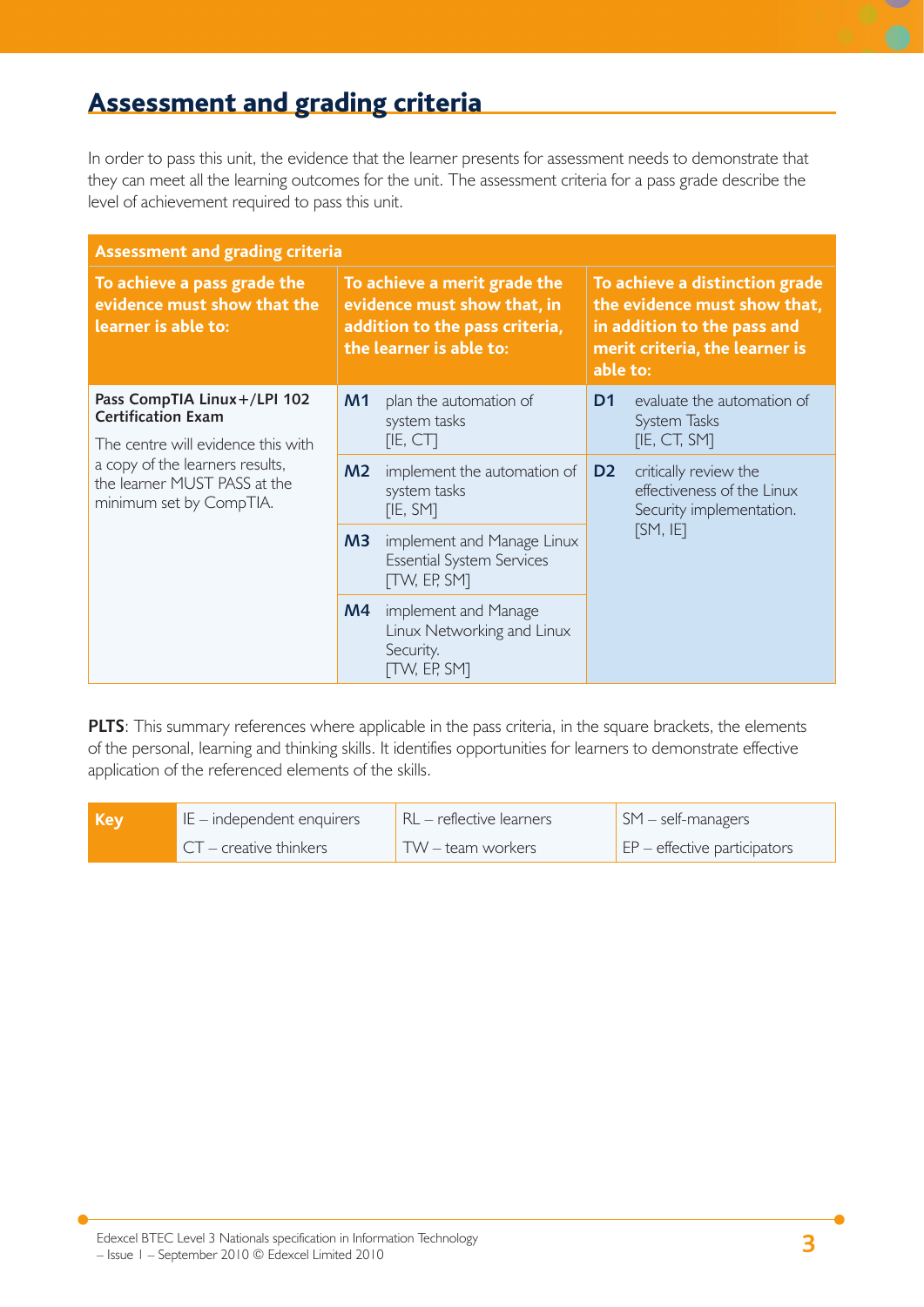# Essential guidance for tutors

### **Delivery**

The CompTIA Linux+/LPI 102 course and associated certifications are delivered as part of an academic programme available to centres in UK and Eire. Centres may only access this certification's associated discounts from within this programme are advised to seek guidance on what current courses comprise the study/delivery required for learners to access the certification.

More information on the programme, membership and delivery requirements can be found at www.comptia.org.

If learners are taking CompTIA study as part of their BTEC programme, it is recommended that both programmes of study are integrated. Practical and theory tasks for the CompTIA programme can be integrated into the study required for the merit and distinction criteria within this unit.

The outcomes of this unit are synergic with the other CompTIA units as well as those offered by Cisco, Microsoft and VMWare, where there are considerable differences. This unit may be delivered in parallel or in sequence. Units in computer hardware, software installation, systems support and networking, that are both BTEC specific as well as from other vendors may be taught in conjunction with the CompTIA units to enhance the learners experience.

### **Outline learning plan**

CompTIA as part of the their academy programme, provide learning plans and study guidance for their courses. CompTIA recommend an estimated 75 hours of delivery to attain the pass criteria, in line with QCF credit and notional learning hours. The notional hours for managed learning is set at 40 for learners to attempt the merit and distinction

#### **Assessment**

To achieve a pass grade, learners must pass the CompTIA Linux+/LPI 102 examination.

#### **Programme of suggested assignments**

The table below shows a programme of suggested assignments that cover the merit and distinction criteria in the assessment and grading grid. This is for guidance and it is recommended that centres either write their own assignments or adapt any Edexcel assignments to meet local needs and resources.

|            | Criteria covered Assignment title Scenario |                                                                                                                                                                      | <b>Assessment method</b>                                        |
|------------|--------------------------------------------|----------------------------------------------------------------------------------------------------------------------------------------------------------------------|-----------------------------------------------------------------|
| MI, M2, DI | Automaton                                  | Using a Linux version of choice, the<br>learner will create more than one<br>automation of system tasks                                                              | Observation/Practical/<br>report (power point,<br>presentation) |
| M3, M4, D2 | Manage the system                          | Learners will complete a range of<br>system commands to support a Linux<br>Distribution, they will review the<br>effectiveness of the security commands<br>deployed. | Observation/Practical/<br>report (power point,<br>presentation) |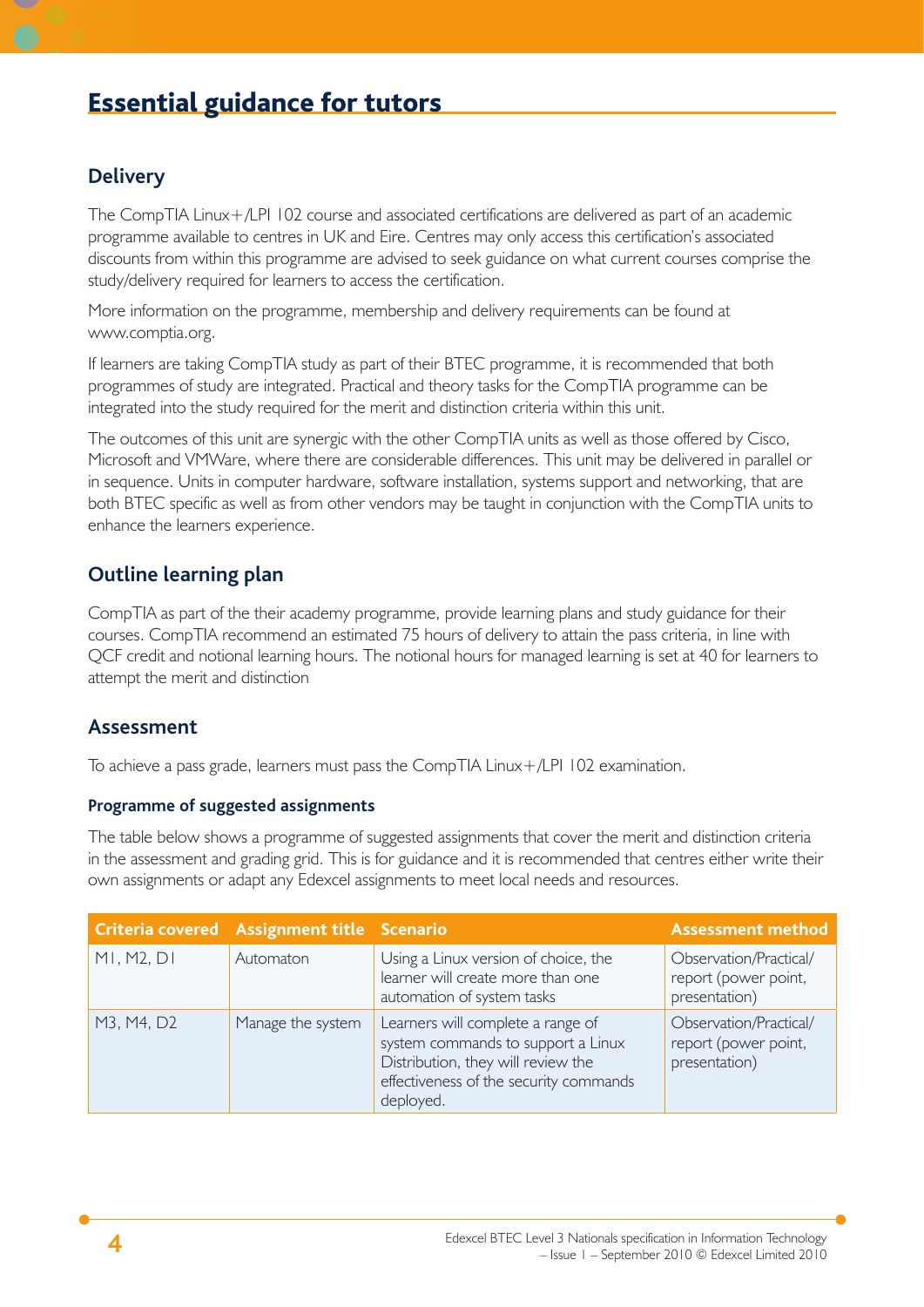### **Links to National Occupational Standards, other BTEC units, other BTEC qualifi cations and other relevant units and qualifi cations**

To be completed, links to 6.1 of the NOS and may be co-presented with all other CompTIA modules

#### **Essential resources**

As members of the CompTIA academic programme, centres may choose to access a range of teaching and assessment practice resources. The technological requirement for this unit does not demand any more than the 'average' centre is already providing for a computer systems session, old computers, spare components, replacement parts will enhance the learning experience. Many Linux distributions exist, that are easy to install in both desktop and server versions and now comparable in support and management terms to other popular operating systems. This unit can be delivered using virtual machines, where Oracle Virtual Box can be run on a wide range of platforms.

#### **Employer engagement and vocational contexts**

CompTIA certification is internationally recognized by a diverse range of employers (from SME's to large corporations) as one of the principal certifications in systems support and maintenance.

### **Indicative reading for learners**

For access to the CompTIA academic programme resources and more information on joining the programme, please visit www.comptia.org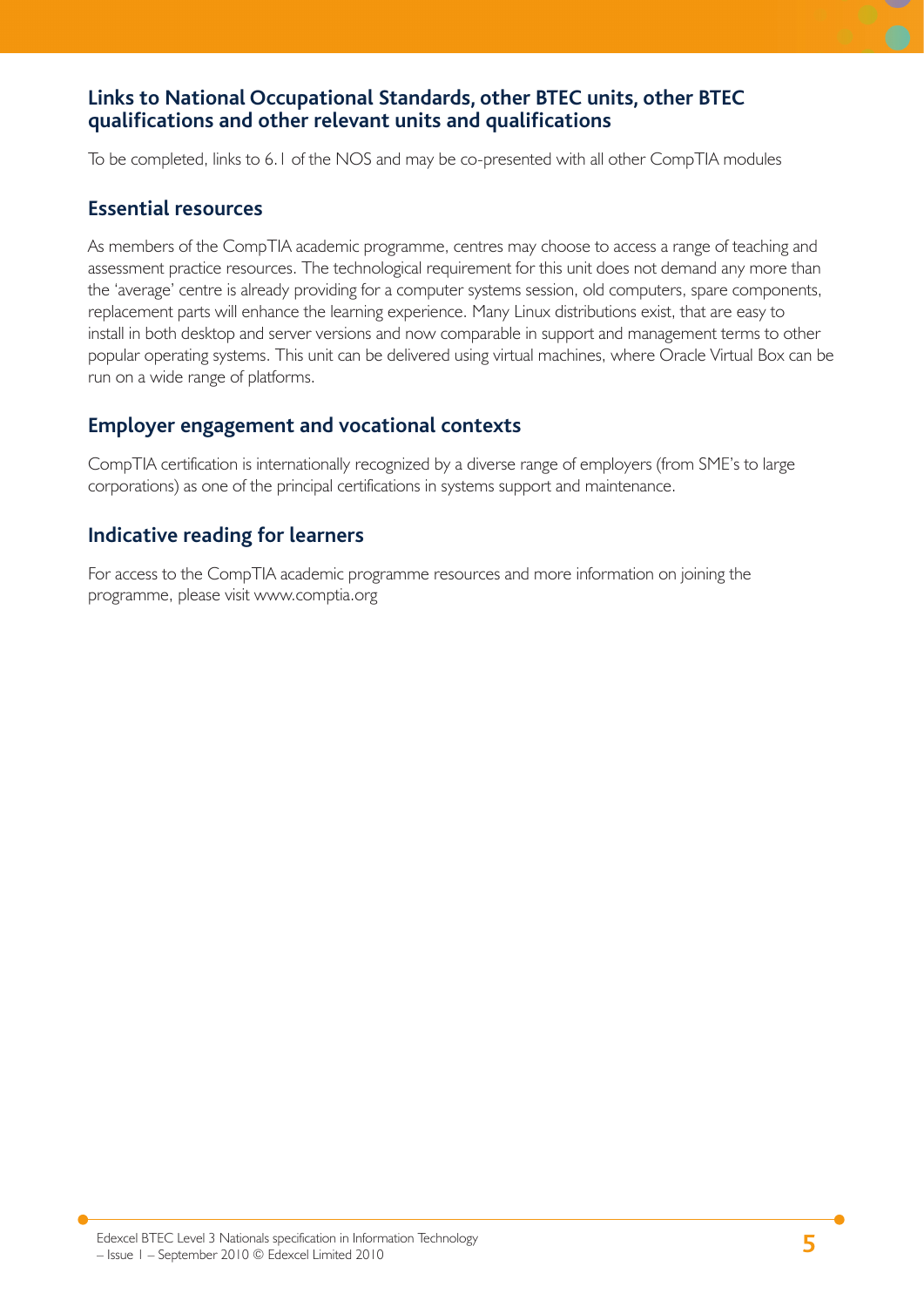# **Delivery of personal, learning and thinking skills**

The table below identifies the opportunities for personal, learning and thinking skills (PLTS) that have been included within the pass assessment criteria of this unit.

| <b>Skill</b>                   | When learners are                                                                      |
|--------------------------------|----------------------------------------------------------------------------------------|
| Independent enquirers          | The pass criteria is set by an examination, the PLTS of self management and            |
| <b>Creative thinkers</b>       | reflective learning is supported by the learner, taking personal study and revision in |
| Reflective learners            | advance of the Examination.                                                            |
| <b>Team workers</b>            |                                                                                        |
| Self-managers                  |                                                                                        |
| <b>Effective participators</b> |                                                                                        |

Although PLTS are identified within this unit as an inherent part of the assessment criteria, there are further opportunities to develop a range of PLTS through various approaches to teaching and learning.

| <b>Skill</b>               | When learners are                                                                                |  |
|----------------------------|--------------------------------------------------------------------------------------------------|--|
| Independent enquirers      | planning the system automation and implementation of the different system<br>management commands |  |
| <b>Creative thinkers</b>   | planning the system automation and implementation of the different system<br>management commands |  |
| <b>Reflective learners</b> | evaluating the commands deployed                                                                 |  |
| Self-managers              | using linux commands to manage the system.                                                       |  |